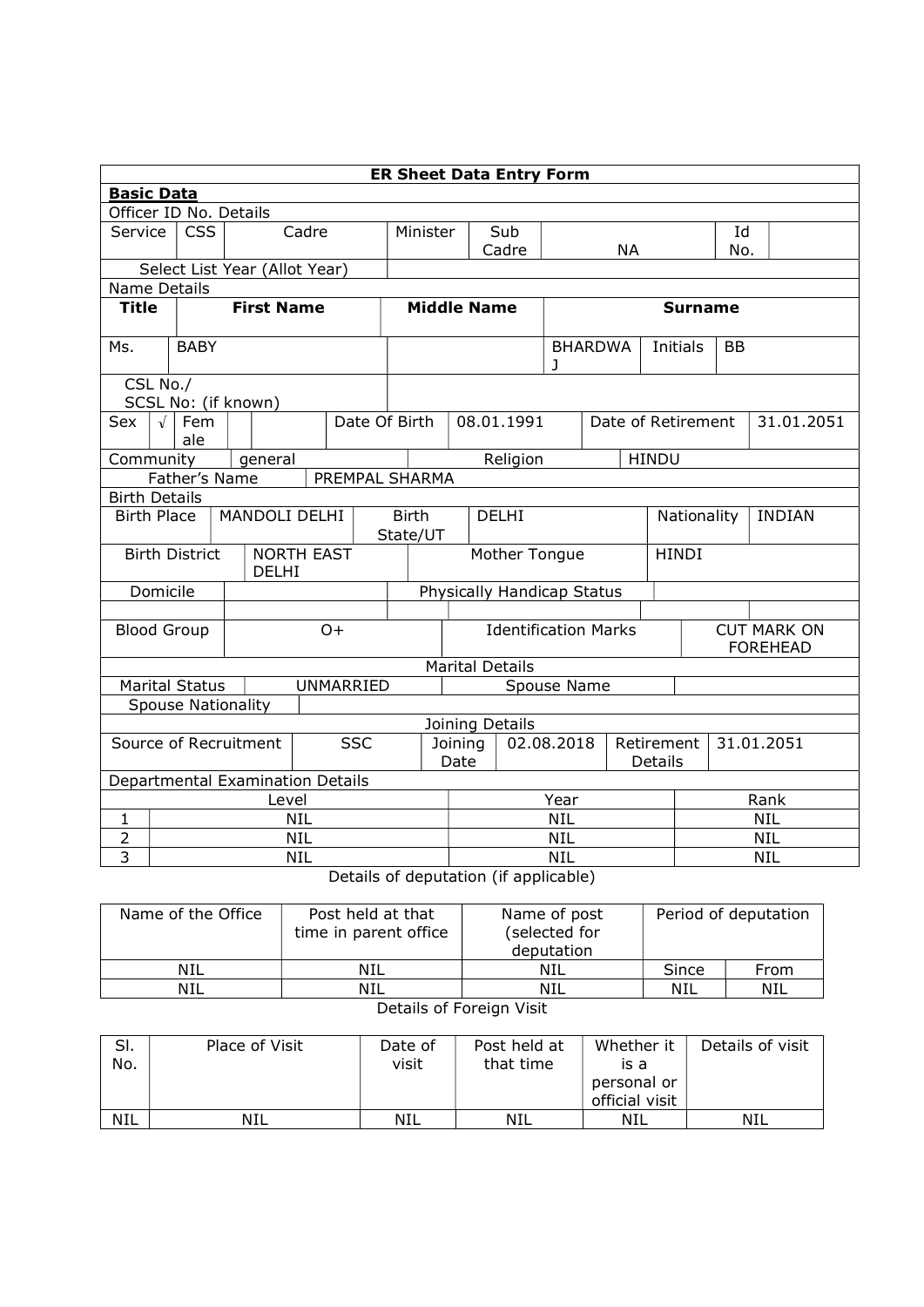|                                                                                                           |                                          | Transfer/Posting Detail (if applicable)            |                               |             |                            |                    |                    |                                  |  |  |
|-----------------------------------------------------------------------------------------------------------|------------------------------------------|----------------------------------------------------|-------------------------------|-------------|----------------------------|--------------------|--------------------|----------------------------------|--|--|
| Place                                                                                                     |                                          |                                                    | Period of posting             |             |                            |                    |                    |                                  |  |  |
|                                                                                                           |                                          | Since                                              |                               |             |                            |                    | From               |                                  |  |  |
| <b>NIL</b>                                                                                                |                                          |                                                    | <b>NIL</b><br><b>NIL</b>      |             |                            |                    |                    |                                  |  |  |
| Remarks (if any)                                                                                          |                                          |                                                    |                               |             |                            |                    |                    |                                  |  |  |
| Language known                                                                                            |                                          |                                                    |                               |             |                            |                    |                    |                                  |  |  |
|                                                                                                           |                                          |                                                    |                               | <b>Read</b> |                            |                    | <b>Write</b>       | <b>Speak</b>                     |  |  |
| 1<br>Indian Language<br>Known                                                                             |                                          | <b>HINDI</b>                                       |                               | <b>YES</b>  |                            | <b>YES</b>         |                    | <b>YES</b>                       |  |  |
| $\overline{2}$                                                                                            | <b>ENGLISH</b>                           |                                                    | <b>YES</b>                    |             | <b>YES</b>                 |                    | <b>YES</b>         |                                  |  |  |
| Foreign Languages                                                                                         | <b>NIL</b>                               |                                                    | <b>NIL</b>                    |             | <b>NIL</b>                 |                    | <b>NIL</b>         |                                  |  |  |
| 1                                                                                                         |                                          |                                                    |                               |             |                            |                    |                    |                                  |  |  |
| $\overline{2}$<br>$\overline{3}$                                                                          |                                          | <b>NIL</b><br><b>NIL</b>                           |                               | <b>NIL</b>  |                            | <b>NIL</b>         |                    | <b>NIL</b>                       |  |  |
|                                                                                                           |                                          |                                                    |                               | <b>NIL</b>  |                            | <b>NIL</b>         |                    | <b>NIL</b>                       |  |  |
| Qualification (Use extra photocopy sheets for multi qualifications, experience, training, awards details) |                                          |                                                    |                               |             |                            |                    |                    |                                  |  |  |
| Qualification                                                                                             |                                          |                                                    | Discipline                    |             |                            |                    |                    | Specialization 1                 |  |  |
| <b>B.SC</b>                                                                                               |                                          | PHYSICAL SCIENCE                                   |                               |             |                            |                    | <b>MATHEMATICS</b> | PHYSICS, CHEMISTRY,              |  |  |
| M.Sc                                                                                                      |                                          | <b>MATHEMATICS WITH</b><br>APPLICATION OF COMPUTER |                               |             |                            | <b>MATHEMATICS</b> |                    |                                  |  |  |
|                                                                                                           |                                          |                                                    | <b>SCIENCE</b>                |             |                            |                    |                    |                                  |  |  |
| Year                                                                                                      |                                          | Division                                           |                               |             |                            | <b>CGPA</b>        |                    | Specialization 2                 |  |  |
| 2011                                                                                                      | <b>FIRST DIVISION</b>                    |                                                    |                               |             |                            |                    |                    |                                  |  |  |
| 2018                                                                                                      |                                          | SECOND DIVISION                                    |                               |             |                            |                    |                    |                                  |  |  |
| Institution                                                                                               |                                          | University                                         |                               |             | Place                      |                    |                    | Country                          |  |  |
| RAMJAS COLLEGE                                                                                            |                                          | DELHI UNIVERSITY                                   |                               |             | DELHI                      |                    |                    | <b>INDIA</b>                     |  |  |
| MAHARAJA AGRESEN<br><b>COLLEGE</b>                                                                        |                                          | <b>INDIRA GANDHI</b><br>NATIONAL OPEN              |                               | DELHI       |                            |                    |                    | <b>INDIA</b>                     |  |  |
|                                                                                                           |                                          | <b>UNIVERSITY</b>                                  |                               |             |                            |                    |                    |                                  |  |  |
| <b>Experience</b>                                                                                         |                                          |                                                    |                               |             |                            |                    |                    |                                  |  |  |
| Type of Posting                                                                                           |                                          |                                                    | <b>TEMPORARY</b>              |             |                            |                    |                    |                                  |  |  |
| Designation                                                                                               |                                          |                                                    | LABORATORY ASSISTANT - GR. II |             |                            |                    |                    |                                  |  |  |
|                                                                                                           |                                          |                                                    |                               |             |                            |                    |                    |                                  |  |  |
| Ministry                                                                                                  |                                          | MOWR RD & GR                                       |                               |             |                            |                    |                    |                                  |  |  |
| Office                                                                                                    |                                          |                                                    | <b>CWPRS</b>                  |             |                            |                    |                    |                                  |  |  |
| <b>Experience Subject</b>                                                                                 |                                          | Period of Posting                                  |                               |             |                            |                    |                    |                                  |  |  |
| Major                                                                                                     |                                          | Minor                                              |                               |             |                            | To<br>From         |                    |                                  |  |  |
|                                                                                                           |                                          |                                                    |                               |             |                            |                    |                    |                                  |  |  |
| Note:-Refer the Annexure to fill above Major, Minor Subjects and below given training subject             |                                          |                                                    |                               |             |                            |                    |                    |                                  |  |  |
| Training                                                                                                  |                                          |                                                    |                               |             |                            |                    |                    |                                  |  |  |
| <b>Training Year</b>                                                                                      |                                          | <b>Training Name</b>                               |                               |             |                            |                    |                    | <b>Training Subject</b>          |  |  |
|                                                                                                           |                                          |                                                    |                               |             | <b>Field Visit Country</b> |                    |                    | Field Visit Place (within India) |  |  |
|                                                                                                           |                                          |                                                    |                               |             |                            |                    |                    |                                  |  |  |
| <b>Sponsoring Authority</b>                                                                               | Duration<br>Result<br>Period of Training |                                                    |                               |             |                            |                    |                    |                                  |  |  |